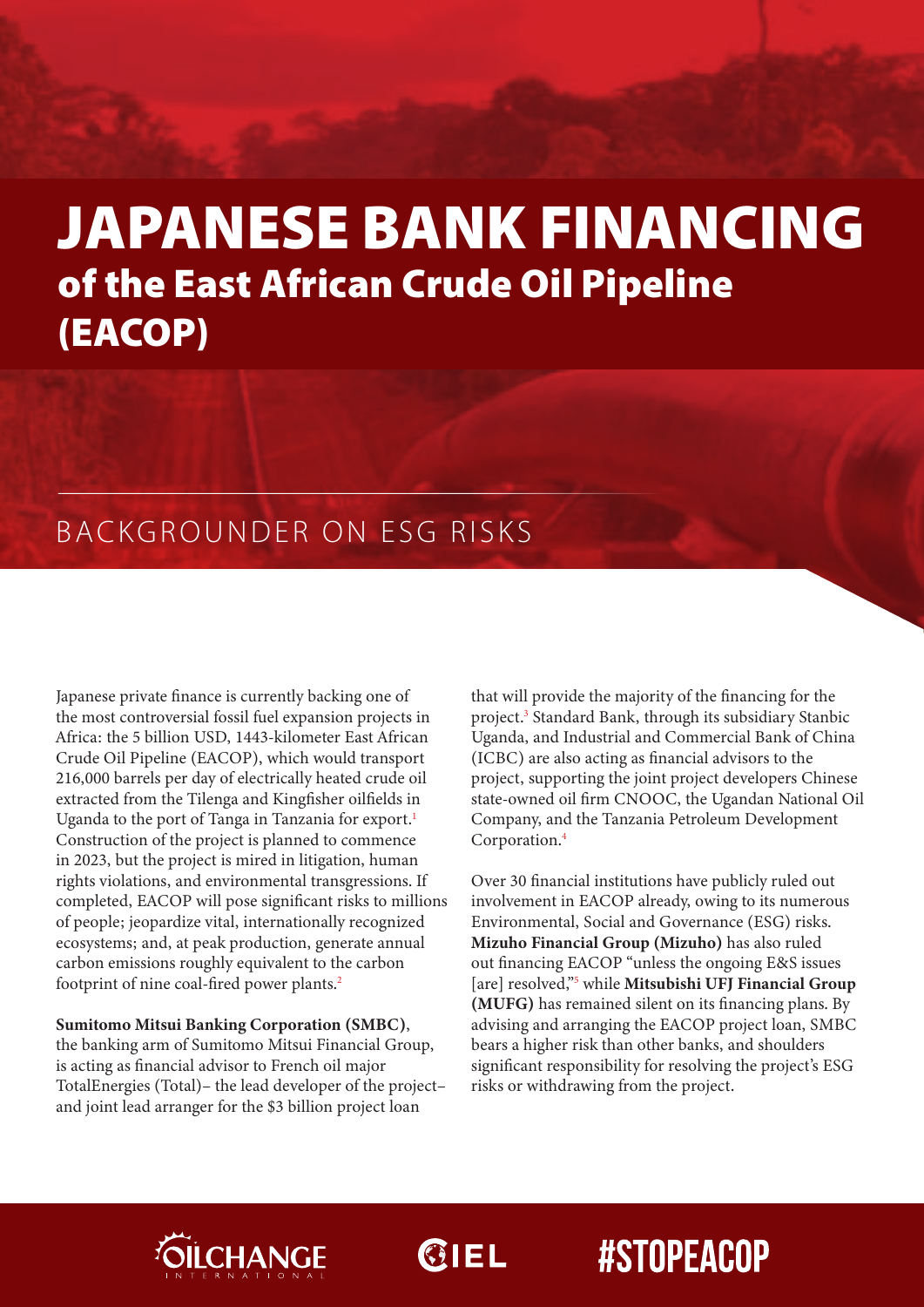## 1. EACOP's Significant ESG Risks will Negatively Impact Africa and Beyond

#### **ENVIRONMENTAL**

• Water pollution: Nearly one third of the proposed pipeline (approximately 460 km) will be built across the seismically active Rift Valley and the basin of Lake Victoria, Africa's largest freshwater body, endangering the water supply of more than 40 million people.<sup>6</sup> The planned route also crosses numerous watercourses, utilizing a low-cost method that does not meet industry best practice<sup>7</sup> and elevates the likelihood of an oil leak or spill.

• Ecological damage: The pipeline construction will impact approximately 2,000 km2 of protected wildlife habitats. Oil carried through EACOP will be transferred offshore at the Tanga Port in Tanzania, endangering two important Ecologically or Biologically Significant Marine Areas (EBSAs).<sup>8</sup>

• Harm to Ramsar wetlands: Oil will be extracted from the Murchison Falls-Albert Delta wetland system, which is designated as a wetland of international importance under the Ramsar Convention. This includes plans to drill roughly 130 oil wells in Murchison Falls National Park. The pipeline's route will threaten two other Ramsardesignated sites. (See map below.)<sup>9</sup>



#### MAP OF POTENTIAL ENVIRONMENTAL IMPACTS AND RISKS FROM THE EACOP

#### SOURCE: STOCKHOLM ENVIRONMENT INSTITUTE (2021)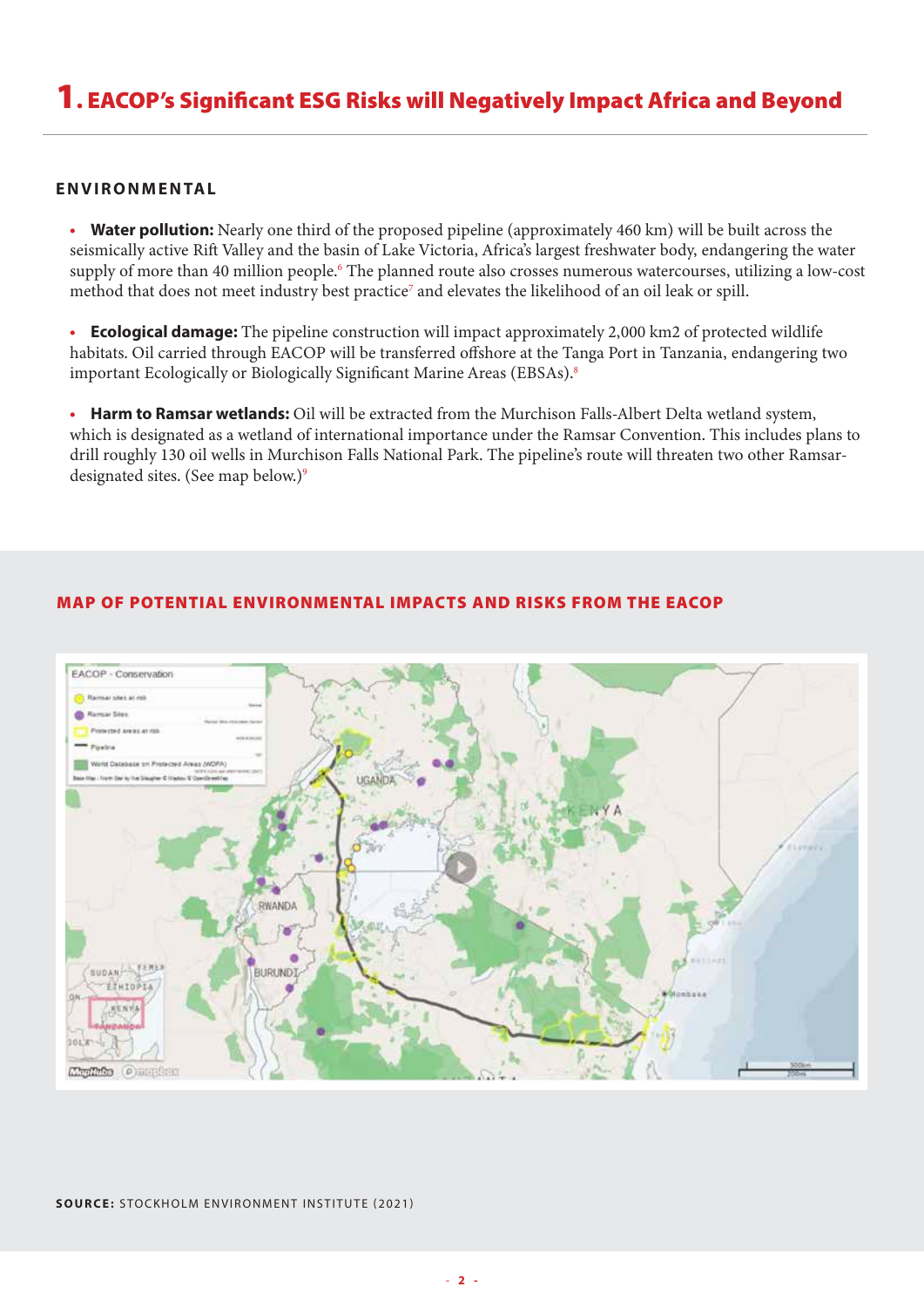"That EACOP will spur economic growth for Tanzania and Uganda is nothing but a facade. From the agreements signed between the governments of Uganda and Tanzania and the oil Barons (TotalEnergies and China National Offshore Oil Company) this pipeline and associated oil projects are a classical example of corporate colonialism where the 2 countries are robbed of the oil as most, if not all, of the profits go to the two companies while the two countries pay the environmental, health and climate price from the project."

> - Omar Elmawi COORDINATOR OF THE #STOPEACOP COALITION

#### CLIMATE

• Significant carbon dioxide (CO2) emissions: If EACOP is constructed, the oil transported at peak production is expected to generate 34.3 million metric tons of CO2 emissions per year, equivalent to seven times Uganda's current annual emissions.<sup>10</sup> Emissions across the full value chain, encompassing the project's construction, operations, refining, and product use over the course of its 25-year lifetime, are estimated to be 378 million tons of  $CO2.<sup>11</sup>$ 

• Incompatibility with Net Zero and 1.5 degrees ( $°C$ ): The construction of EACOP is inconsistent with the goal, formalized in the Paris Agreement, of limiting global temperature increases to 1.5°C: It locks in future greenhouse gas emissions at a time when drastic reduction is necessary. The International Energy Agency (IEA)'s "Net Zero by 2050" scenario calls for ending fossil fuel expansion after 2021 in order to stay within the 1.5°C limit.<sup>12</sup> The Intergovernmental Panel on Climate Change (IPCC) also calls for substantial reduction in fossil fuel use, including reaching the peak of global greenhouse gas emissions before 2025 at the latest and a 43 percent reduction of emissions by 2030, in order to limit warming to 1.5°C.13 Ambitious pathways to stay within 1.5°C stipulate a 100 percent decline in the use of coal and 90 percent declines in the use of oil and gas by 2050.<sup>14</sup>

• Unsustainable development: Exceeding the 1.5°C limit is expected to have especially devastating effects on the African continent.15 Instead of fossil fuels, Sub-Saharan Africa has the potential to meet 67 percent of its power generation needs from renewable energy by 2030. A shift to renewable energy would also improve people's welfare and employment opportunities of up to 2 million additional green jobs in the region by 2050.<sup>16</sup>

The East African Crude Oil Pipeline (EACOP) would generate annual carbon emissions at its peak production roughly equivalent to the carbon footprint of nearly nine coal-fired power plants

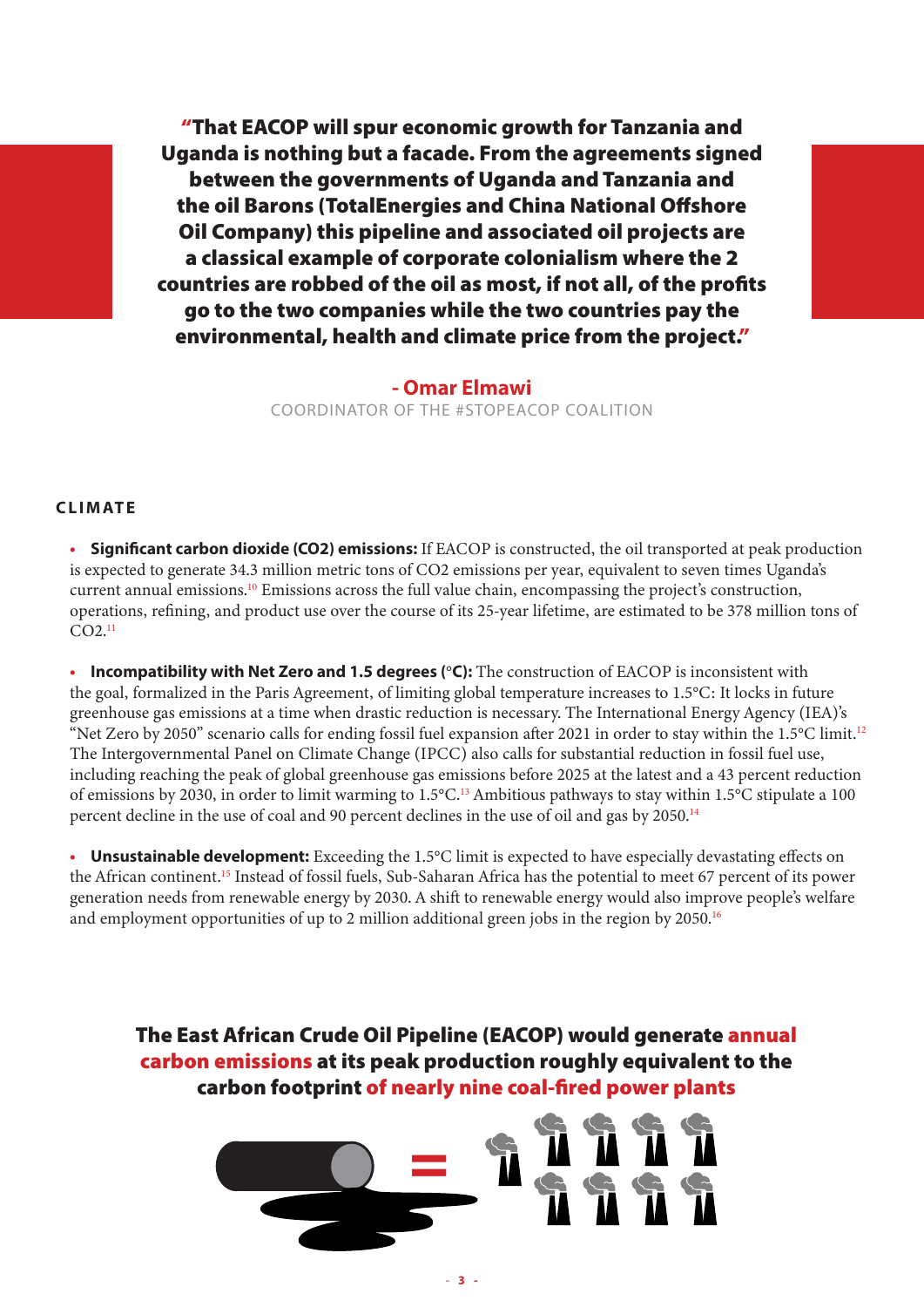### SOCIAL

• Displacement: Project documents show that the Tilenga and Kingfisher oilfields and the EACOP will directly impact the land of approximately 120,000 individuals in Uganda and Tanzania.17 Thousands of families have already been forced to relocate,<sup>18</sup> and tens of thousands more are expected to be physically or economically displaced. This is an apparent breach of the Equator Principles provision on displacement, which incorporates International Finance Corporation (IFC) Performance Standard 5.19

• Lack of compensation: Between 2018 and 2019, Total placed cut-off dates for compensation on the properties of over 5,000 Ugandan households whose land is being acquired to develop the pipeline: this has limited use of their land for livelihood activities<sup>20</sup> As of early 2022, very few people affected by the EACOP project have been compensated. EACOP-affected persons have also asserted the lack of proper consultation, such as on the setting of compensation rates, which is required by Uganda's 1998 Land.21 Issues with land acquisition have also been reported, such as insufficient evaluation, pressure to sign valuation documents including through intimidation, and prohibition or limitation on land use before receiving compensation.<sup>22</sup>

**Impact on Indigenous Peoples:** In Tanzania, the EACOP project team confirmed that potentially affected people within the project area include people who identify as Indigenous.23 These communities include those of the Barbaig, Sandawe, Ndorobo, Maasai, Akie, and Taturu – Indigenous tribes that depend on nature for their livelihoods. Some members of the Bagungu in Uganda, who identify as Indigenous and reside where the pipeline will pass, fear their livelihoods will be affected.<sup>24</sup>

• Threats and violence: Over the past couple of years, there has been mounting evidence of threats, raids, arbitrary arrests, and the detention of environmental and human rights defenders working with communities impacted by the Tilenga and Kingfisher oilfields and EACOP.25 UN Special Rapporteurs have sent multiple communications to the government of Uganda raising concerns "regarding the arrests, acts of intimidation and judicial harassment against human rights defenders and NGOs working in the oil and gas sector in Uganda."26 They have also written to Total regarding the treatment of activists against the project.<sup>27</sup>

### GOVERNANCE

**Litigation:** The EACOP project operators are subject to litigation in multiple jurisdictions, and any of these legal battles could derail the project. Ongoing litigation includes 1) a case filed in French civil court against TotalEnergies alleging that the company failed to properly identify the human rights and environmental risks associated with the Tilenga and EACOP projects, and/or failed to take adequate and effective measures to prevent these risks; $^{28}$  2) a case filed against the Governments of Uganda and Tanzania at the East African Court of Justice (EACJ) claiming violations of the Treaty for the Establishment of the East African Community (EAC Treaty);<sup>29</sup> and 3) a case brought against the Ugandan Government asserting that it violated environmental laws and the Ugandan constitution by approving the permit for the EACOP project.<sup>30</sup> There are also two ongoing cases against TotalEnergies alleging a failure to take into account climate impacts in its operations and for engaging in greenwashing.<sup>31</sup>

• Weak Legal Protections: The East African Crude Oil Pipeline (EACOP) (Special Provisions) Bill, 2021, approved by Uganda's parliament in December 2021 to facilitate financing of the project, was designed to override environmental and social protections in order to prioritize the interests of the EACOP project developers.32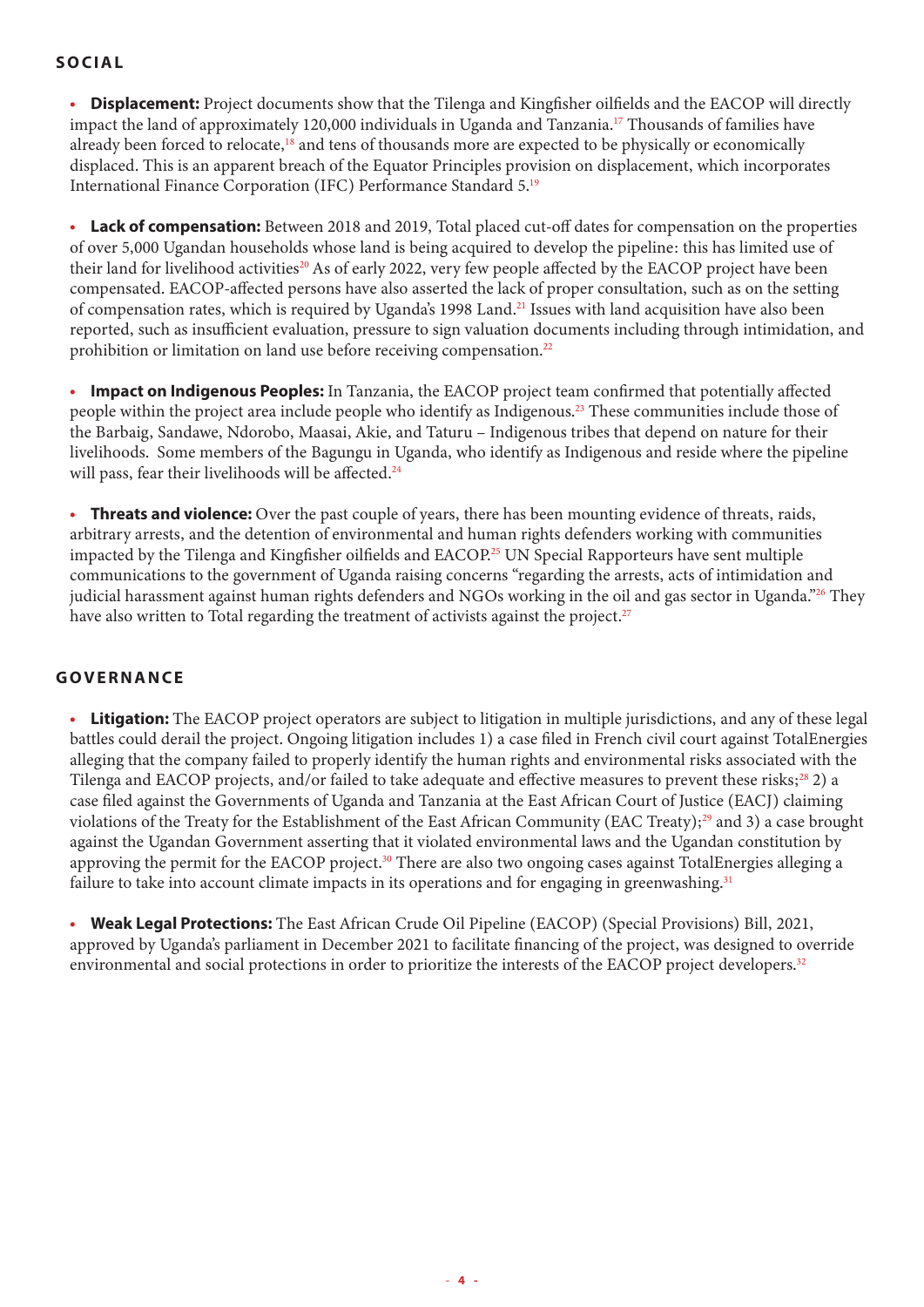#### **REPUTATIONAL**

**Global CSO campaign and public opposition:** EACOP project sponsors are increasingly the focus of a globally coordinated civil society campaign.<sup>33</sup> In March 2021, 263 civil society organizations (CSOs) from 49 countries signed a letter of concern to banks regarding their potential financing of EACOP.<sup>34</sup> Over 1 million signatures have been collected in opposition to the project.<sup>35</sup> Public concern and opposition to EACOP have also progressively increased.36

**Shareholder pressure:** Current and potential financiers of EACOP, including SMBC, are facing scrutiny at their shareholder meetings<sup>37</sup> and in shareholder filings<sup>38</sup> for their active or potential involvement in the project.

• Media coverage: Negative media coverage of the project is rising, with op-eds and articles appearing in publications including the *Financial Times*, the *New York Times*, *Reuters*, and the *Guardian*, <sup>39</sup> shedding light on the project's adverse environmental and human rights impacts and damaging the reputation of the parties involved.

• Financiers fleeing: A growing number of banks, insurers, and Export Credit Agencies have publicly disassociated from the project as a result of the scrutiny.40 So far, twenty major banks, eight insurers, four Export Credit Agencies and the African Development Bank have publicly ruled out involvement in EACOP owing to its numerous ESG risks.<sup>41</sup> In the past two weeks alone, seven financiers - including four Wall Street banks - confirmed their decision not to join the project  $\alpha$ <sub>42</sub>

### FINANCIAL

• Stranded Asset Risk: EACOP has a high risk of being stranded due to its climate impacts. The recent IPCC report noted with high confidence that "limiting global warming to 2°C or below will leave a substantial amount of fossil fuels unburned and could strand considerable fossil fuel infrastructure."43 Three of the oil blocks associated with EACOP are listed among the top 15 projects not viable under the IEA's Sustainable Development Scenario.<sup>44</sup>

• Compliance costs: Extensive evidence of EACOP's possible noncompliance with the Equator Principles standards raises the prospect of increasing compliance costs. Potential violations include Shortcomings of Project-Related Assessments and Consultation Processes (IFC Performance Standard [PS]1, PS5); Risks Associated with Improper Handling of Hazardous Waste and Oil Spills (PS3, PS4); Retaliation Against Human Rights Defenders (PS4); Improper Land Valuation, Acquisition and Compensation Processes and Significant Land Use Restrictions (PS5), and Impacts and Risk of Irremediable Harm to Protected Areas and Natural Resources (PS6).<sup>45</sup>

• Rising costs due to litigation: ongoing litigation against Total and the host governments over their handling of EACOP poses financial risks due to possible project implementation delays and the potential for compliance or relief measures mandated by the courts.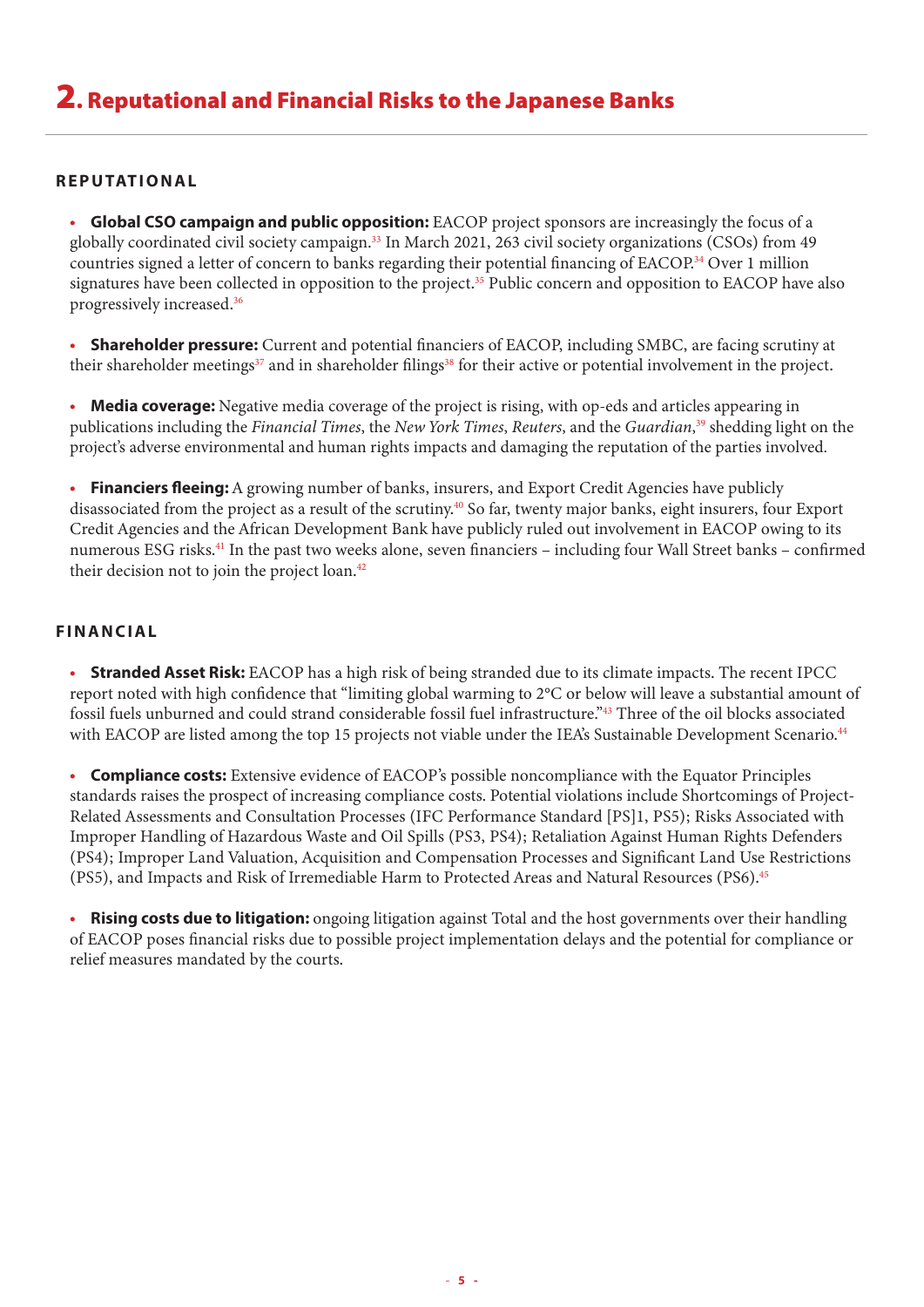## 3. Comparison of the Japanese Megabanks

As the financial advisor to TotalEnergies and co-lead arranger of the \$3 billion project finance loan, SMBC is heavily invested in the EACOP project. However, it is plausible that Mizuho and MUFG might join the EACOP project loan as well, given their past financing of TotalEnergies in the amount of \$2.19 billion and \$1.69 billion, respectively, between 2016 and 2021. Mizuho also financed CNOOC with \$145 million in the same period.<sup>46</sup>

Mizuho's public reluctance to fund the project may be due to its policies on oil and gas as well as human rights, which are more robust than those of SMBC. Mizuho's policies<sup>47</sup> on financing oil and gas projects require it to undertake "a thorough examination of the impacts on the environment and of the potential for conflicts with [Indigenous] peoples or local communities" for each potential project, as well as an assessment of the client's approach to transition risk. Mizuho also explicitly prohibits financing projects that have an adverse impact on Ramsar-designated wetlands and requires enhanced due diligence for projects that have an adverse impact on Indigenous communities or involve "land expropriation that causes forced relocation of residents." Similar to Mizuho, MUFG also prohibits transactions that "negatively impact" Ramsar-designated wetlands and commits to both exercise enhanced due diligence for transactions that involve "Impact on Indigenous Peoples Communities" and "Land expropriation leading to involuntary resettlement" and assess a client's activities in oil and gas pipeline projects to ensure "that developments are conducted in an environmentally and socially responsible manner."48

While all three Japanese banks apply the Equator Principles to project finance loans, SMBC's standards on human rights and transition risks with respect to oil and gas projects are noticeably weaker than those of its Japanese peers.



PHOTOS (CLOCKWISE FROM TOP LEFT): ALBAN GROSDIDIER / 350.ORG; EARTHLIFE AFRICA AT THE STANDARD BANK 2021 AGM; XR CAPE TOWN; BASILE MESRÉ-BARJON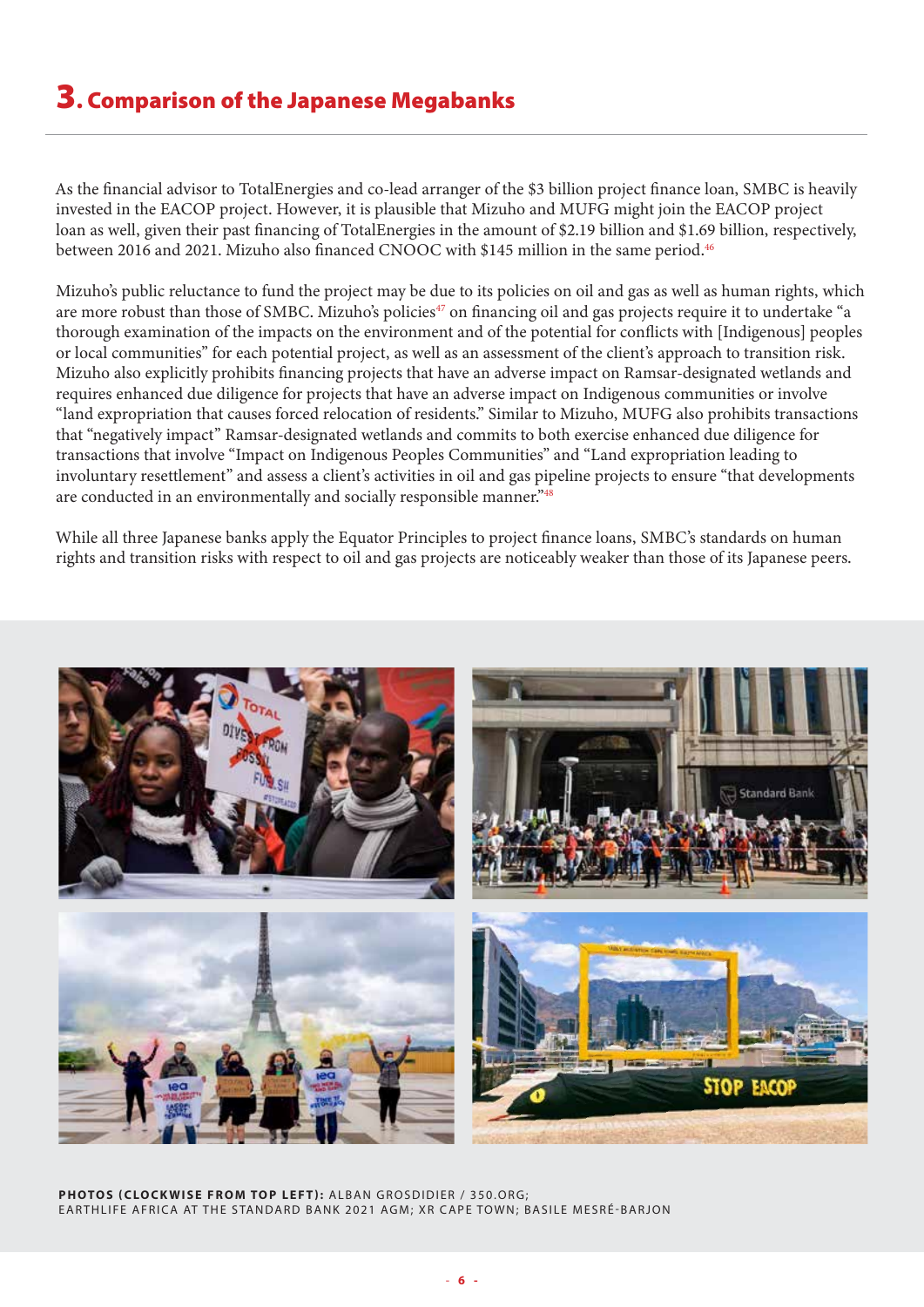| <b>POLICIES / INITIATIVES</b> | <b>SMBC POLICIES AND COMMITMENTS</b>                                                                                                                                                                                                                                                                                                                                                                                                                                                                                                                                                                                                                                                                                                                                                                                                                                                                                                                                                    |
|-------------------------------|-----------------------------------------------------------------------------------------------------------------------------------------------------------------------------------------------------------------------------------------------------------------------------------------------------------------------------------------------------------------------------------------------------------------------------------------------------------------------------------------------------------------------------------------------------------------------------------------------------------------------------------------------------------------------------------------------------------------------------------------------------------------------------------------------------------------------------------------------------------------------------------------------------------------------------------------------------------------------------------------|
| <b>Ramsar Convention</b>      | "SMBC Group does not provide support for new projects that are perceived<br>to have a significant negative impact on wetlands specified in the Ramsar<br>Convention and UNESCO-designated World Natural Heritage sites."<br>SMBC Group prohibits the provision of "credits considered problematic<br>in terms of public responsibility, such as credits in conflict with public<br>order and morals and credits which may have negative impacts on the<br>environment*<br>*Including large-scale development or construction projects which [may have significant<br>negative environmental impacts on] sites [that] are subject to Ramsar wetlands or UNESCO<br>World Natural Heritage Sites [ ], and large-scale development or construction projects<br>for which no appropriate environmental impact assessment have been conducted or no<br>environmental management plan formulated even though such projects may significantly<br>destroy the habitats of endangered species."49 |
| <b>Oil Pipelines</b>          | "Pipelines are expected to have a wide range of environmental impacts due<br>to oil spills and deforestation, as well as social impacts on [Indigenous]<br>communities, not only at the time of construction but also when completed.<br>SMBC Group carefully monitors whether appropriate mitigation<br>measures have been implemented for these issues, and then we conduct<br>environmental and social risk assessments when we consider lending."50                                                                                                                                                                                                                                                                                                                                                                                                                                                                                                                                 |
| <b>Equator Principles</b>     | "[SMBC] will conduct appropriate environmental and social risk<br>assessments by performing due diligence in the Corporate Sustainability<br>Department. Through this, we expect project companies to conduct<br>activities for environmental and social consideration, including climate<br>change and human rights, such as addressing the TCFD Recommendations<br>and respecting the FPIC (free, prior and informed consent) of local<br>residents."51                                                                                                                                                                                                                                                                                                                                                                                                                                                                                                                               |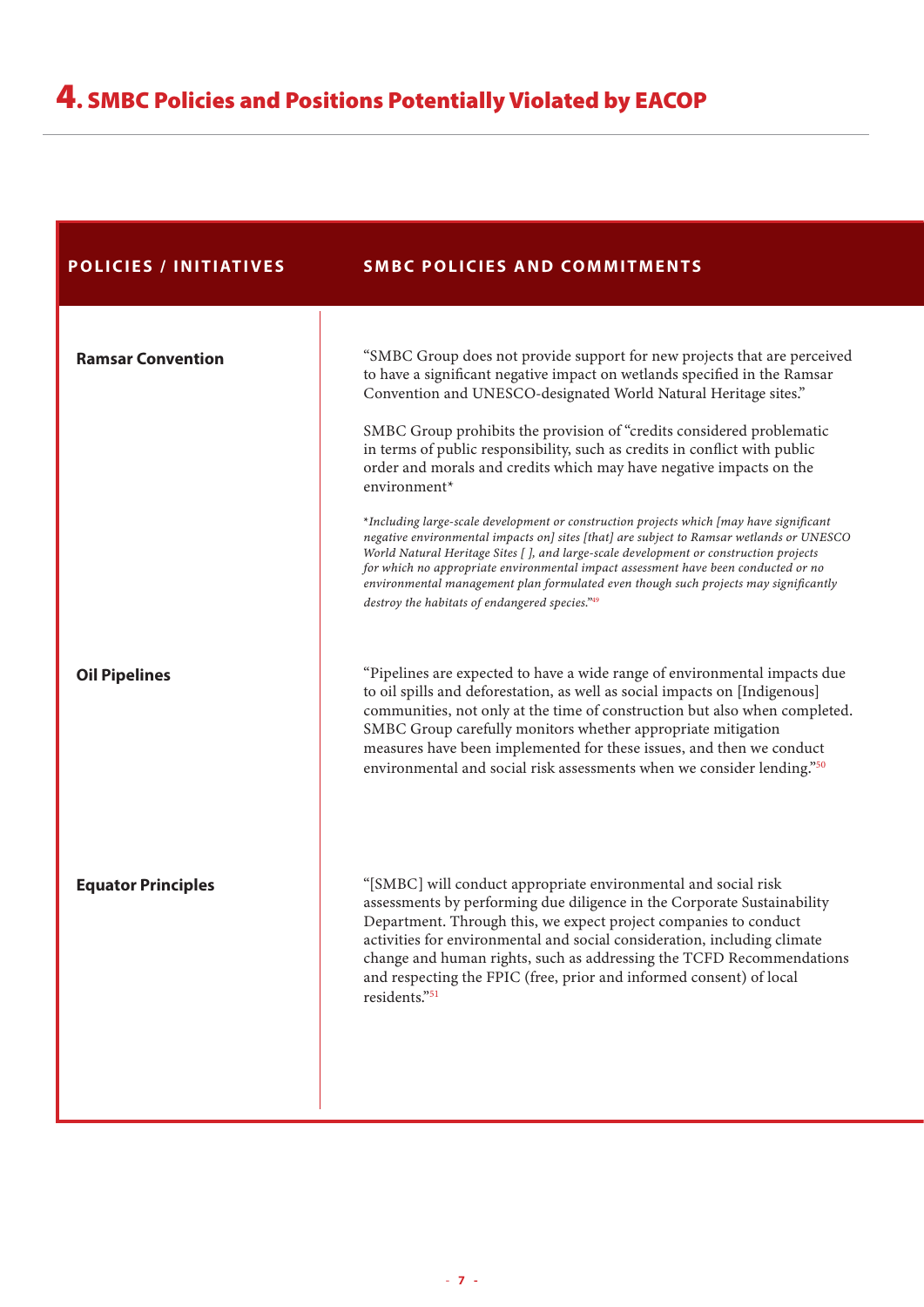### POLICIES / INITIATIVES SMBC POLICIES AND COMMITMENTS

| <b>Paris Agreement</b>                                                                      | "SMBC Group is committed to achieving net zero emissions across its overall<br>investment and loan portfolio by 2050, as well as in its groupwide operations<br>by 2030. [] we will support the activities of our clients contributing to the<br>transition toward and realization of a decarbonized society."52                                                                                                                                                                                                                                                                                                                               |
|---------------------------------------------------------------------------------------------|------------------------------------------------------------------------------------------------------------------------------------------------------------------------------------------------------------------------------------------------------------------------------------------------------------------------------------------------------------------------------------------------------------------------------------------------------------------------------------------------------------------------------------------------------------------------------------------------------------------------------------------------|
| <b>Net Zero Banking Alliance</b><br>*Signed by SMBC on<br>October 18, 2021                  | NZBA signatories commit to "transition all operational and attributable<br>[greenhouse gas] emissions from our lending and investment portfolios to align<br>with pathways to net-zero by mid-century, or sooner, including CO2 emissions<br>reaching net-zero at the latest by 2050, consistent with a maximum temperature<br>rise of 1.5°C above pre-industrial levels by 2100. This approach will take into<br>account the best available scientific knowledge, including the findings of the<br>IPCC." 53                                                                                                                                  |
| <b>Principles for Responsible</b><br><b>Banking</b><br>*Signed by SMBC in<br>September 2019 | Principle 1: "We will align our business strategy to be consistent with and<br>contribute to individuals' needs and society's goals, as expressed in the<br>Sustainable Development Goals, the Paris Climate Agreement and relevant<br>national and regional frameworks."<br>Principle 3: "We will work responsibly with our clients and our customers<br>to encourage sustainable practices and enable economic activities that create<br>shared prosperity for current and future generations."<br>Principle 4: "We will proactively and responsibly consult, engage and partner<br>withrelevant stakeholders to achieve society's goals."54 |

SOURCE: STOCKHOLM ENVIRONMENT INSTITUTE (2021)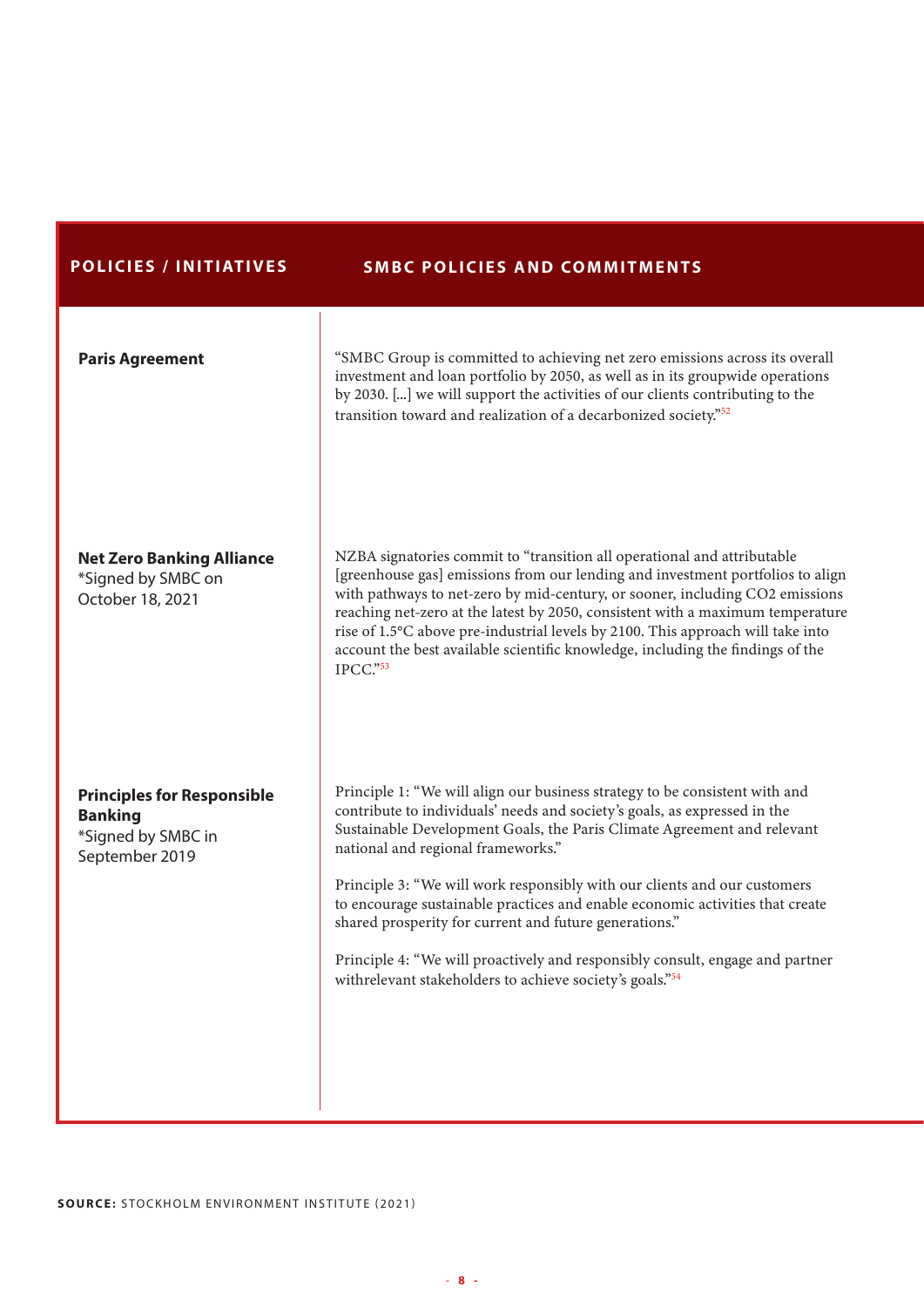## 5. Conclusion

Banks should challenge Total on the social and environmental impacts of EACOP and ultimately avoid financing the EACOP project. The EACOP project poses severe risks to local people through physical displacement, threats to incomes and livelihoods, and ongoing harassment; and creates unacceptable risks of irreversible damage to water, biodiversity, natural habitats, and the climate.



Publicly commit not to finance the EACOP project or associated oil projects, and in the case of SMBC, to withdraw from the project immediately;

**Engage** with the governments of Uganda and Tanzania and other financiers to promote an energy future for East Africa that does not rely on oil or other fossil fuels, but rather on renewable energy alternatives; and

**Demand** that Total acts immediately to provide full, fair and adequate compensation to people already affected by the pipeline for the impacts to their land, in accordance with international human rights standards.



PHOTO: LES AMIS DE LA TERRE - FRANCE

MURCHISON FALLS, UGANDA PHOTO: [ROD WADDINGTON / FLICKR](https://www.flickr.com/photos/rod_waddington/23475021234/)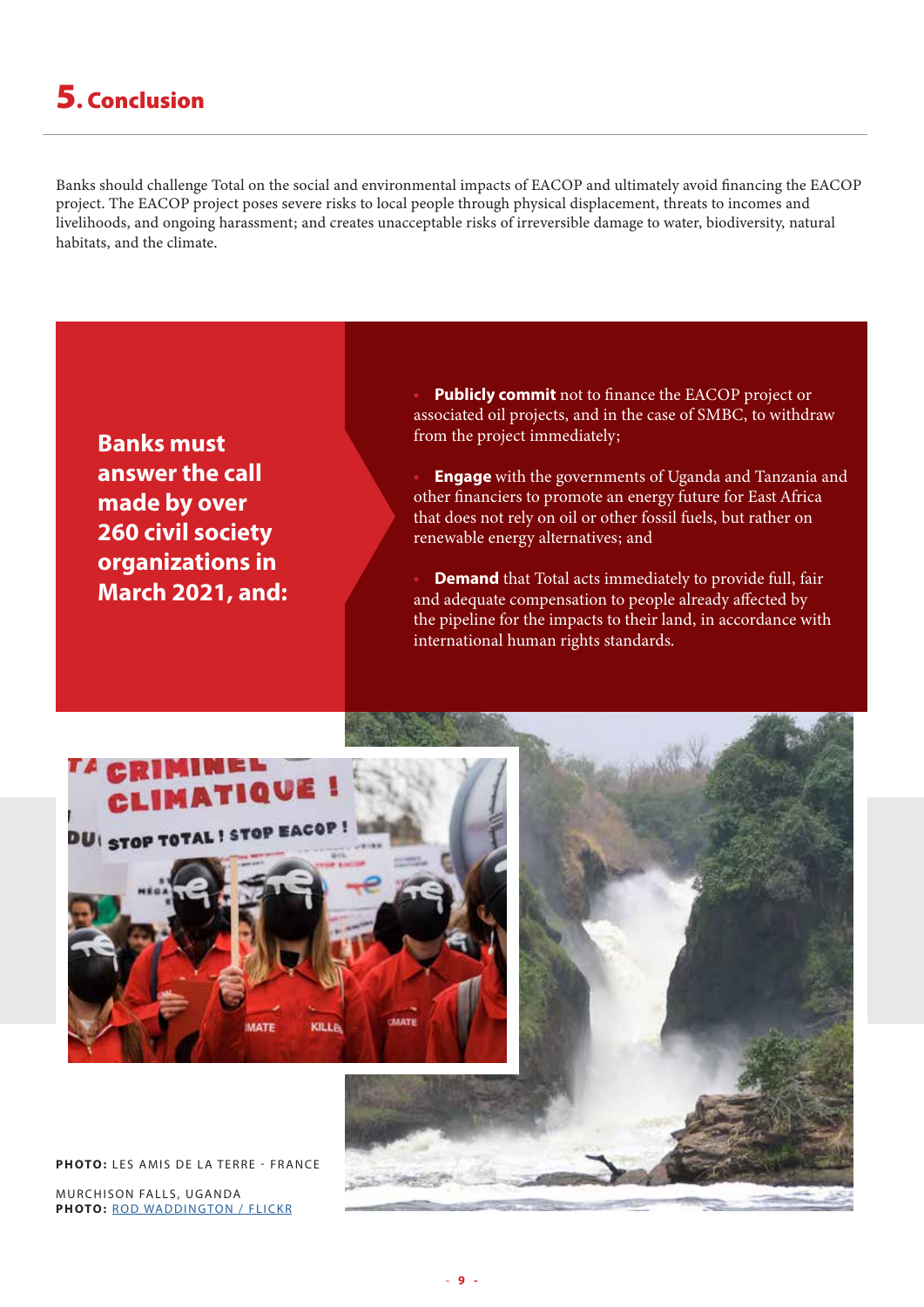1. Total project cost, inclusive of the oil field development, is \$10 billion. See Tonderayi Mukeredzi, "Controversial East Africa Oil Pipeline [Moves One Step Closer to Construction](https://chinadialogue.net/en/author/tonderayi-mukeredzi/)," China Dialogue, March 25, 2022.

2. Calculation based on annual average coal plant emissions of 3.74 MtCO2 per year, based on: "Greenhouse Gases Equivalencies Calculator -[Calculations and References](https://www.epa.gov/energy/greenhouse-gases-equivalencies-calculator-calculations-and-references)," U.S. Environmental Protection Agency (U.S. EPA), accessed May 2, 2022.

3. [East African Crude Oil Pipeline \(EACOP\): Financiers](https://www.banktrack.org/project/east_african_crude_oil_pipeline#financiers), BankTrack

4. Project developers' stake in EACOP: TotalEnergies (France) – 62%, China National Offshore Oil Company Limited (CNOOC) – 8%, Uganda National Oil Company (UNOC) – 15% Tanzania Petroleum Development Corporation (TPDC) – 15%

5. Don't Bank on EACOP: Who's backing the pipeline and who's ruled it out?, #StopEACOP

6. Robert Ddamulira et al., [Safeguarding People & Nature in the East African Crude Oil \(EACOP\) Pipeline Project, A Preliminary](https://media.wwf.no/assets/attachments/99-safeguarding_nature_and_people___oil_and_gas_pipeline_factsheet.pdf)  [Environmental and Socio-Economic Threat Analysis,](https://media.wwf.no/assets/attachments/99-safeguarding_nature_and_people___oil_and_gas_pipeline_factsheet.pdf) WWF and Civil Society Coalition on Oil and Gas in Uganda (CSCO), 2017; Andrew Bogrand et al, [Empty Promises Down the Line? A Human Rights Impact Assessment of the East African Crude Oil Pipeline](https://policy-practice.oxfam.org/resources/empty-promises-down-the-line-a-human-rights-impact-assessment-of-the-east-afric-621045/), Oxfam GB, September 2020, DOI: 10.21201/2020.6423.

7. Bill Powers, "[Review of Adequacy of Environmental Mitigation in the ESIA for the East Africa Crude Oil Pipeline in Uganda,](https://cng-cdn.oxfam.org/uganda.oxfam.org/s3fs-public/file_attachments/Oxfam%20EACOP%20ESIA%20Review-Adequacy%20of%20Mitigation_0.pdf)" Oxfam, August 2019, p.7.

8. [Advisory Review of the Environmental and Social Impact Assessment for the East Africa Crude Oil Pipeline \(EACOP\): Uganda](https://www.eia.nl/docs/os/i72/i7228/7228_advisory_report_eacop_uganda_27_june_2019.pdf), Netherlands Commission for Environmental Assessment (NCEA), June 27, 2019, pp. 7-9.

9. [The East African Crude Oil Pipeline – EACOP A Spatial Risk Perspective,](https://mapforenvironment.org/story/The-East-African-Crude-Oil-Pipiline-EACOP-a-spatial-risk-perspective/111) Stockholm Environment Institute (SEI), April 8, 2021.

10. Estimate of EACOP's indirect emissions based on the fuel density of the EACOP crude blend disclosed in the project's Environmental and Social Impact Assessment (ESIA). [Annual emissions for Uganda based on Our World In Data](https://ourworldindata.org/co2-emissions) (2020). See 350.org and Isabelle L'Héritier, "[Total's EACOP Pipeline Another Step Closer to Going Ahead,](https://www.banktrack.org/blog/total_s_eacop_pipeline_another_step_closer_to_going_ahead)" BankTrack, January 31, 2022.

11. "[Factsheet: EACOP Court Case at the East African Court of Justice](https://www.afiego.org/download/factsheeet-eacop-case-at-the-east-african-court-of-justice-february-2022/?wpdmdl=2718&refresh=621e08a2a31b21646135458)," Africa Institute for Energy Governance (AFIEGO), Natural Justice, Center For Food And Adequate Living Rights (CEFROHT), February 2022, p.5. [Estimated carbon emissions represent the project's construction phase (0.24 MtCO2 - Uganda only), operational emissions (6.55 MtCO2e), refining emissions (34.52 MtCO2), and product use emissions (330.71 MtCO2).]

12. Stéphanie Bouckaert et al., [Net Zero by 2050](https://www.iea.org/reports/net-zero-by-2050), IEA, May 2021. See also Kelly Trout et al., "Existing Fossil Fuel Extraction Would Warm the [World Beyond 1.5°C](https://iopscience.iop.org/article/10.1088/1748-9326/ac6228)," Environmental Research Letters 17, no. 6, May 2022.

13. "[The Evidence is Clear: the Time for Action is Now. We Can Halve Emissions by 2030](https://www.ipcc.ch/2022/04/04/ipcc-ar6-wgiii-pressrelease/)," IPCC, April 4, 2022.

14. Jim Skea et al., [Working Group III Summary for Policymakers](https://www.ipcc.ch/report/sixth-assessment-report-working-group-3/), in IPCC, Climate Change 2022: Mitigation of Climate Change [hereinafter WGIII AR6 SPM], 2022, C.3.2, SPM-32.

15. "[State of the Climate in Africa Report 2020](https://uneca.org/stories/state-of-climate-in-africa-report-2020)," United Nations Economic Commission for Africa (UNECA), 2021.

16. "[Energy Innovation for a Green Recovery in Africa,](https://www.irena.org/newsroom/articles/2020/Sep/Energy-Innovation-for-a-Green-Recovery-in-Africa)" International Renewable Energy Agency (IRENA), September 14, 2020.

17. [Tilenga Project Resettlement Action Plans \(RAPs 2, 3a, 3b, 4 & 5\): Executive Summary](https://www.amisdelaterre.org/wp-content/uploads/2020/10/raps-2-5-tilenga-executive-summary-atacama-2020-sep-en.pdf), Total, The Republic of Uganda and Tullow Oil, September 2020, p. 138 (Table 25); [Environmental and Social Impact Assessment for the Kingfisher Field Development Area, Uganda](https://www.eia.nl/projectdocumenten/00006431.pdf), CNOOC Uganda Limited, November 2019, p. 79. See also ["Number of People Affected by the EACOP Project in Uganda and Tanzania,](https://www.amisdelaterre.org/wp-content/uploads/2021/04/20210407-numbers-of-individual-persons-affected-by-eacop.pdf)" Friends of the Earth France and Survie, April 2021.

18. David Vetter, "[Climate Activists Renew Pressure On 'Devastating' East African Oil Pipeline](https://www.forbes.com/sites/davidrvetter/2022/04/13/climate-activists-renew-pressure-on-devastating-east-african-oil-pipeline)," Forbes, April 13, 2022. See also Tilenga [Project: Environmental and Social Impact Assessment](https://corporate.totalenergies.ug/tilenga-project-environmental-and-social-impact-assessment-report), Total Exploration & Production Uganda B.V. (TEP Uganda), Tullow Uganda Operations Pty Ltd (TUOP), China National Offshore Oil Company Uganda Limited (CNOOC), February 2019, pp. 84-86.

19. See Complaint to Compliance Advisor Ombudsman (CAO): "Re: Complaint Concerning IFC Investment Britam Holding Plc, Project No [37294,](https://www.inclusivedevelopment.net/wp-content/uploads/2021/10/EACOP-Complaint-October-2021-redacted.pdf)" Inclusive Development International, October 13, 2021, p.4.

20. [Open Letter From Over 260 Civil Society Organisations to Banks on EACOP,](https://www.banktrack.org/download/open_letter_from_over_260_civil_society_organisations_to_banks_on_eacop) March 1, 2021.

21. AFIEGO, "The Energiser" newsletter, April 2021.

22. [Uganda: Locals to be displaced by oil pipeline oppose land valuation process; includes Total's comments](https://www.business-humanrights.org/en/latest-news/uganda-locals-to-be-displaced-by-oil-pipeline-oppose-land-valuation-process-includes-totals-comments/), Business and Human Rights Resource Center, May 28 2019.

23. [EACOP Tanzania Environmental Impact Statement: Non-Technical Summary](https://eacop.com/publication/view/eacop-tanzania-esia-non-technical-summary/), Submitted by Total East Africa Midstream B.V., August 2019, p20.

24. [EMPTY PROMISES DOWN THE LINE? A Human Rights Impact Assessment of the East African Crude Oil Pipeline](https://oxfamilibrary.openrepository.com/bitstream/handle/10546/621045/rr-empty-promises-down-line-101020-en.pdf), Oxfam International, September 2020; [New Oil, Same Business? At a Crossroads to Avert Catastrophe in Uganda,](https://www.fidh.org/IMG/pdf/fidh__fhri_report_uganda_oil_extraction-compresse.pdf) FIDH, September 2020 / N°757a.

25. See Friends of the Earth France and Survie, [A Nightmare Named Total](https://www.amisdelaterre.org/publication/a-nightmare-named-total/), November 2020, pp. 20-22; Joint NGO Submission to the UPR 40th Sessions on the Republic of Uganda, pp. 9-12.

26. Mandates of the Special Rapporteur on the situation of human rights defenders; the Special Rapporteur on the issue of human rights obligations relating to the enjoyment of a safe, clean, healthy and sustainable environment; the Special Rapporteur on the promotion and protection of the right to freedom of opinion and expression and the Special Rapporteur on the rights to freedom of peaceful assembly and of association, [Communication to Uganda,](https://spcommreports.ohchr.org/TMResultsBase/DownLoadPublicCommunicationFile?gId=26953) p.3, Ref. AL UGA 1/2022, January 24, 2022.